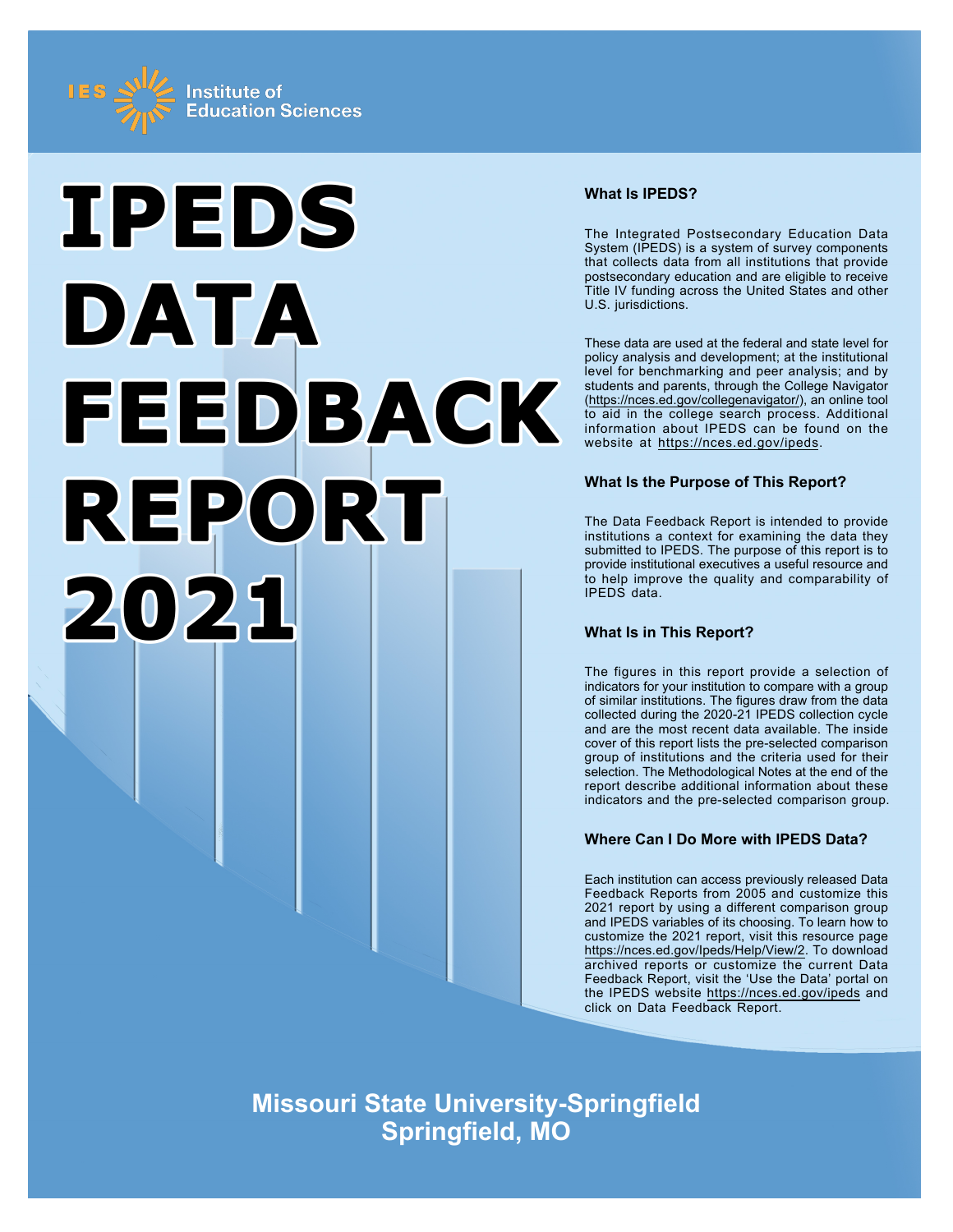# **COMPARISON GROUP**

Comparison group data are included to provide a context for interpreting your institution's indicators. If your institution did not define a custom comparison group for this report by July 15, 2021 NCES selected a comparison group for you. (In this case, the characteristics used to define the comparison group appears below.) The customized Data Feedback Report function available at<https://nces.ed.gov/ipeds/use-the-data/> can be used to reproduce the figures in this report using different peer groups.

The custom comparison group chosen by Missouri State University-Springfield includes the following 65 institutions:

- ٠ Bowie State University (Bowie, MD)
- California State Polytechnic University-Pomona (Pomona, CA)
- California State University-Dominguez Hills (Carson, CA)
- California State University-Fresno (Fresno, CA)
- ٠ Cleveland State University (Cleveland, OH)
- College of Staten Island CUNY (Staten Island, NY)
- Coppin State University (Baltimore, MD)
- CUNY Medgar Evers College (Brooklyn, NY) ۰.
- DePaul University (Chicago, IL)
- Florida International University (Miami, FL)
- Harrisburg University of Science and Technology (Harrisburg, PA)
- Indiana University-Northwest (Gary, IN)
- Indiana University-Purdue University-Indianapolis (Indianapolis, IN)
- Louisiana State University Health Sciences Center-Shreveport (Shreveport, LA)
- Metropolitan State University (Saint Paul, MN)
- Metropolitan State University of Denver (Denver, CO)
- Miami Dade College (Miami, FL)
- ۰. Morgan State University (Baltimore, MD)
- North Carolina Central University (Durham, NC)
- Northern Kentucky University (Highland Heights, KY)
- Old Dominion University (Norfolk, VA)
- Pace University (New York, NY)
- Portland State University (Portland, OR)
- Rutgers University-Camden (Camden, NJ)
- Rutgers University-Newark (Newark, NJ)
- San Jose State University (San Jose, CA)
- Southern Illinois University-Edwardsville (Edwardsville, IL)
- SUNY Buffalo State (Buffalo, NY)
- Syracuse University (Syracuse, NY)
- Temple University (Philadelphia, PA) ۰.
- Texas State University (San Marcos, TX)
- The University of Tennessee-Chattanooga (Chattanooga, TN)
- Towson University (Towson, MD)
- University of Alaska Anchorage (Anchorage, AK)
- University of Arkansas at Little Rock (Little Rock, AR)
- University of Arkansas-Fort Smith (Fort Smith, AR)
- University of Baltimore (Baltimore, MD)
- University of Central Florida (Orlando, FL)
- University of Central Oklahoma (Edmond, OK)
- University of Colorado Denver/Anschutz Medical Campus (Denver, CO)
- University of Houston (Houston, TX)
- University of Louisville (Louisville, KY)
- University of Massachusetts-Boston (Boston, MA)
- University of Michigan-Dearborn (Dearborn, MI)
- ь University of Missouri-Kansas City (Kansas City, MO)
- University of Missouri-St Louis (Saint Louis, MO)
- University of Nebraska at Omaha (Omaha, NE)
- University of Nevada-Las Vegas (Las Vegas, NV)
- University of New Haven (West Haven, CT)
- University of North Carolina at Charlotte (Charlotte, NC)

**The figures in this report have been organized and ordered into the following topic areas:**

| <b>Topic Area</b>                                    | <b>Figures</b>                        | Pages         |
|------------------------------------------------------|---------------------------------------|---------------|
| 1) Admissions (only for non-open-admissions schools) | 1 and $2$                             | 3             |
| 2) Student Enrollment                                | 3, 4, 5 and 6                         | $3$ and $4$   |
| 3) Awards                                            |                                       | 4             |
| 4) Charges and Net Price                             | 8 and 9                               | 5             |
| 5) Student Financial Aid                             | 10 and 11                             | 5             |
| 6) Military Benefits*                                | [No charts applicable]                |               |
| 7) Retention and Graduation Rates                    | 12, 13, 14, 15, 16, 17, 18, 19 and 20 | 6, 7, 8 and 9 |
| 8) Finance                                           | 21 and 22                             | 10            |
| 9) Staff                                             | 23 and 24                             | 10 and 11     |
| 10) Libraries*                                       | 25 and 26                             | 11            |

\*These figures only appear in customized Data Feedback Reports (DFRs), which are available through Use the Data portal on the IPEDS website.

- University of North Carolina at Greensboro (Greensboro, NC)
- University of North Florida (Jacksonville, FL)
- University of North Texas (Denton, TX)
- University of South Carolina-Upstate (Spartanburg, SC)
- University of the District of Columbia (Washington, DC)
- University of Washington-Tacoma Campus (Tacoma, WA) University of Wisconsin-Milwaukee (Milwaukee, WI)
- University of Wisconsin-Parkside (Kenosha, WI)
- Virginia Commonwealth University (Richmond, VA)
- Wagner College (Staten Island, NY)
- Wayne State University (Detroit, MI)
- þ. Weber State University (Ogden, UT)
- Westfield State University (Westfield, MA) .
- Widener University (Chester, PA)
- Wright State University-Main Campus (Dayton, OH)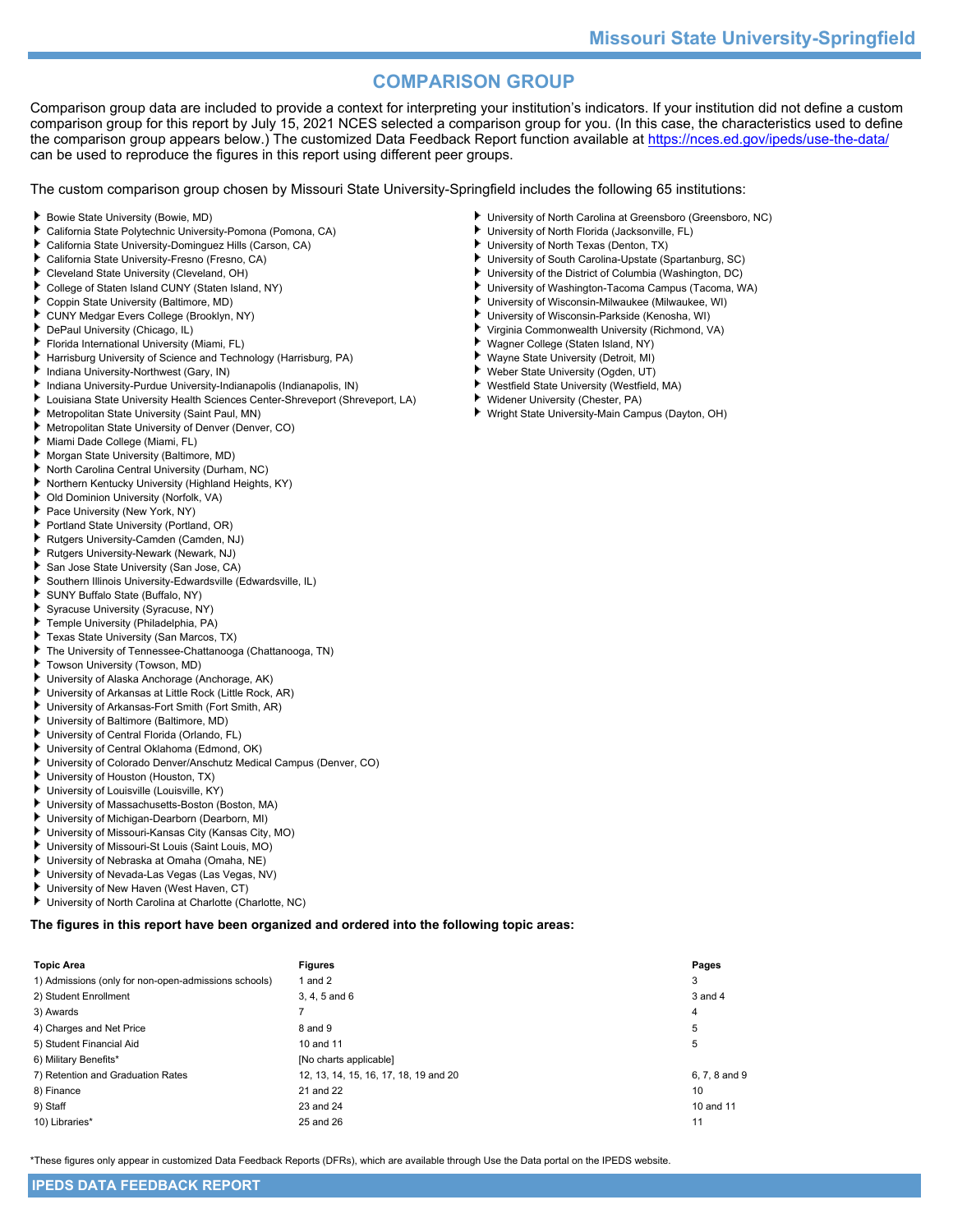**Figure 1. Number of first-time undergraduate students who applied, were admitted, and enrolled full and part time: Fall 2020**



NOTE: Admissions data are presented only for institutions that do not have an open admission policy, and apply to first-time, degree/certificate-seeking undergraduate students only. For details, see the Methodological Notes. N is the number of institutions in the comparison group.

SOURCE: U.S. Department of Education, National Center for Education Statistics, Integrated Postsecondary Education Data System (IPEDS): Winter 2020-21, Admissions component.

#### **Figure 2. Percent of first-time undergraduate applicants admitted, and percent of admitted students enrolled full and part time: Fall 2020**



NOTE: Admissions data are presented only for institutions that do not have an open admission policy, and apply to first-time, degree/certificate-seeking undergraduate students only. For details, see the Methodological Notes. See 'Use of Median Values for Comparison Group' for how median values are determined. N is the number of institutions in the comparison group.

SOURCE: U.S. Department of Education, National Center for Education Statistics, Integrated Postsecondary Education Data System (IPEDS): Winter 2020-21, Admissions component.

#### **Figure 3. Percent of all students enrolled, by race/ethnicity, and percent of students who are women: Fall 2020**



NOTE: For more information about disaggregation of data by race and ethnicity, see the Methodological Notes. Median values for the comparison group will not add to 100%. See 'Use of Median Values for Comparison Group' for how median values are determined. N is the number of institutions in the comparison group. SOURCE: U.S. Department of Education, National Center for Education Statistics, Integrated Postsecondary Education Data System (IPEDS): Spring 2021, Fall Enrollment component.

3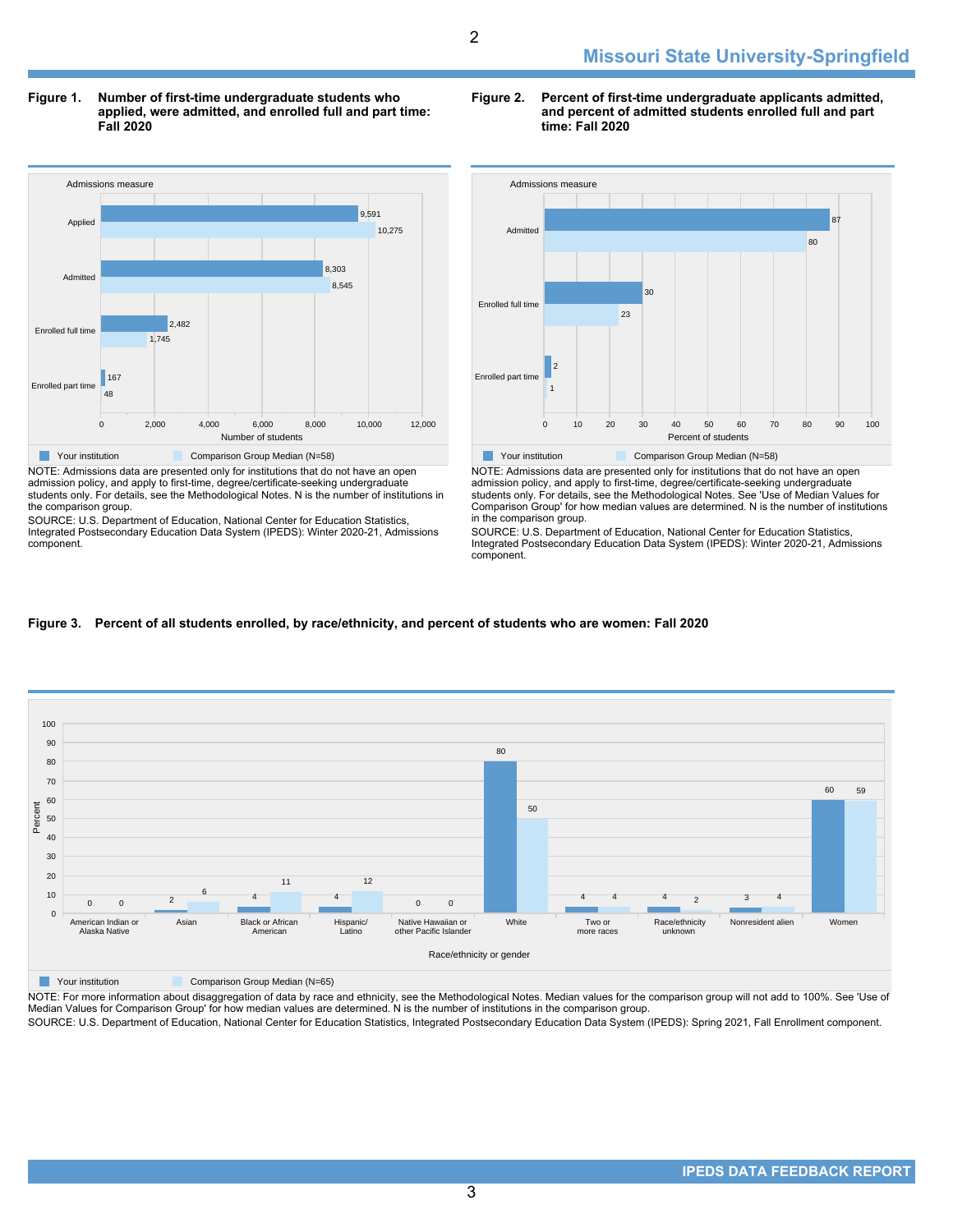**Figure 4. 12-month FTE enrollment, total unduplicated headcount, full- and part-time undergraduate headcount (2019-20) and total fall enrollment, full-time and part-time undergraduate fall enrollment (Fall 2020)**



NOTE: For details on calculating full-time equivalent (FTE) enrollment, see Calculating FTE in the Methodological Notes. Total headcount, FTE, and full- and part-time fall enrollment include both undergraduate and postbaccalaureate students, when applicable. N is the number of institutions in the comparison group.

SOURCE: U.S. Department of Education, National Center for Education Statistics, Integrated Postsecondary Education Data System (IPEDS): Fall 2020, 12-month Enrollment component and Spring 2021, Fall Enrollment component.

#### **Figure 6. Percent of students enrolled in distance education courses, by amount of distance education and student level: 2019-20**



NOTE: N is the number of institutions in the comparison group.

SOURCE: U.S. Department of Education, National Center for Education Statistics, Integrated Postsecondary Education Data System (IPEDS): Fall 2020, 12-month Enrollment component.





NOTE: N is the number of institutions in the comparison group. SOURCE: U.S. Department of Education, National Center for Education Statistics, Integrated Postsecondary Education Data System (IPEDS): Spring 2021, Fall Enrollment component.

#### **Figure 7. Number of degrees awarded, by level: 2019-20**



NOTE: For additional information about postbaccalaureate degree levels, see the Methodology Notes. N is the number of institutions in the comparison group. SOURCE: U.S. Department of Education, National Center for Education Statistics, Integrated Postsecondary Education Data System (IPEDS): Fall 2020, Completions component.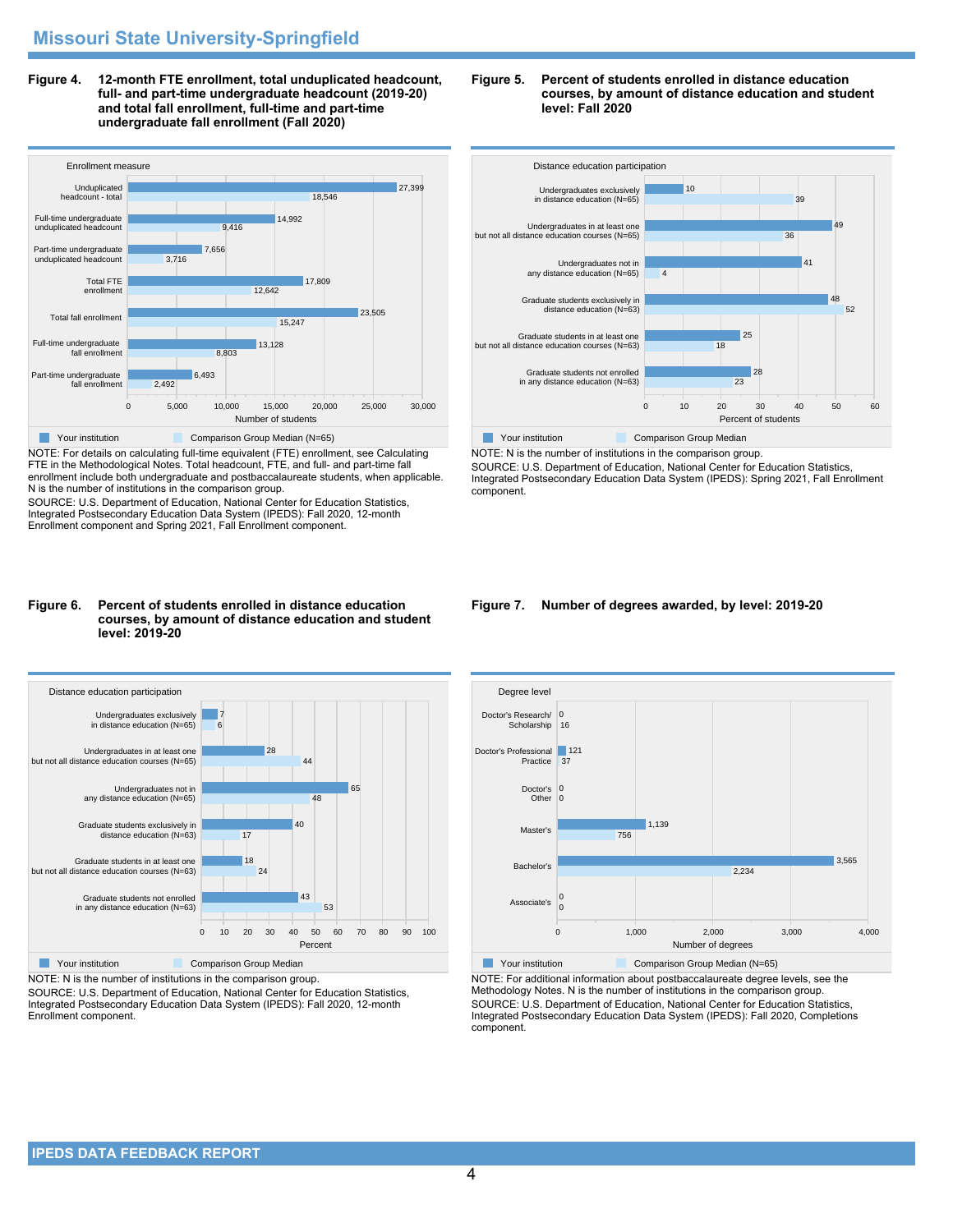# **Missouri State University-Springfield**

**Figure 8. Tuition and required fees for full-time, first-time degree/certificate-seeking undergraduates: Academic years 2017-18 to 2020-21**



NOTE: The tuition and required fees shown here are the lowest reported from the categories of in-district, in-state, and out-of-state. N is the number of institutions in the comparison group.

SOURCE: U.S. Department of Education, National Center for Education Statistics, Integrated Postsecondary Education Data System (IPEDS): Fall 2020, Institutional Characteristics component.





NOTE: Average net price is for full-time, first-time degree/certificate-seeking undergraduate students and is generated by subtracting the average amount of federal, state/local government, and institutional grant and scholarship awarded aid from the total cost of attendance. Total cost of attendance is the sum of published tuition and required fees (lower of in-district or in-state for public institutions), books and supplies, and the weighted average of room and board and other expenses. For details, see the Methodological Notes. N is the number of institutions in the comparison group. SOURCE: U.S. Department of Education, National Center for Education Statistics, Integrated Postsecondary Education Data System (IPEDS): Fall 2020, Institutional Characteristics component and Winter 2020-21, Student Financial Aid component.

#### **Figure 11. Average amounts of awarded grant or scholarship aid, or loans awarded to full-time, first-time degree/certificateseeking undergraduate students, by type of aid: 2019-20**



NOTE: Any grant aid above includes grant or scholarship aid awarded from the federal government, state/local government, or the institution. Federal grants include Federal Pell grants and other federal grants. Any loans include federal loans and other loans awarded to students. For details on how students are counted for financial aid reporting, see Cohort Determination in the Methodological Notes. N is the number of institutions in the comparison group.

SOURCE: U.S. Department of Education, National Center for Education Statistics, Integrated Postsecondary Education Data System (IPEDS): Winter 2020-21, Student Financial Aid component.



NOTE: Any grant aid above includes grant or scholarship aid awarded from the federal government, state/local government, or the institution. Federal grants include Federal Pell grants and other federal grants. Any loans include federal loans and other loans awarded to students. Average amounts of aid were calculated by dividing the total aid awarded by the unduplicated count of recipients at each institution. N is the number of institutions in the comparison group.

SOURCE: U.S. Department of Education, National Center for Education Statistics, Integrated Postsecondary Education Data System (IPEDS): Winter 2020-21, Student Financial Aid component.

#### **Figure 10. Percent of full-time, first-time degree/certificate-seeking undergraduate students who were awarded grant or scholarship aid, or loans, by type of aid: 2019-20**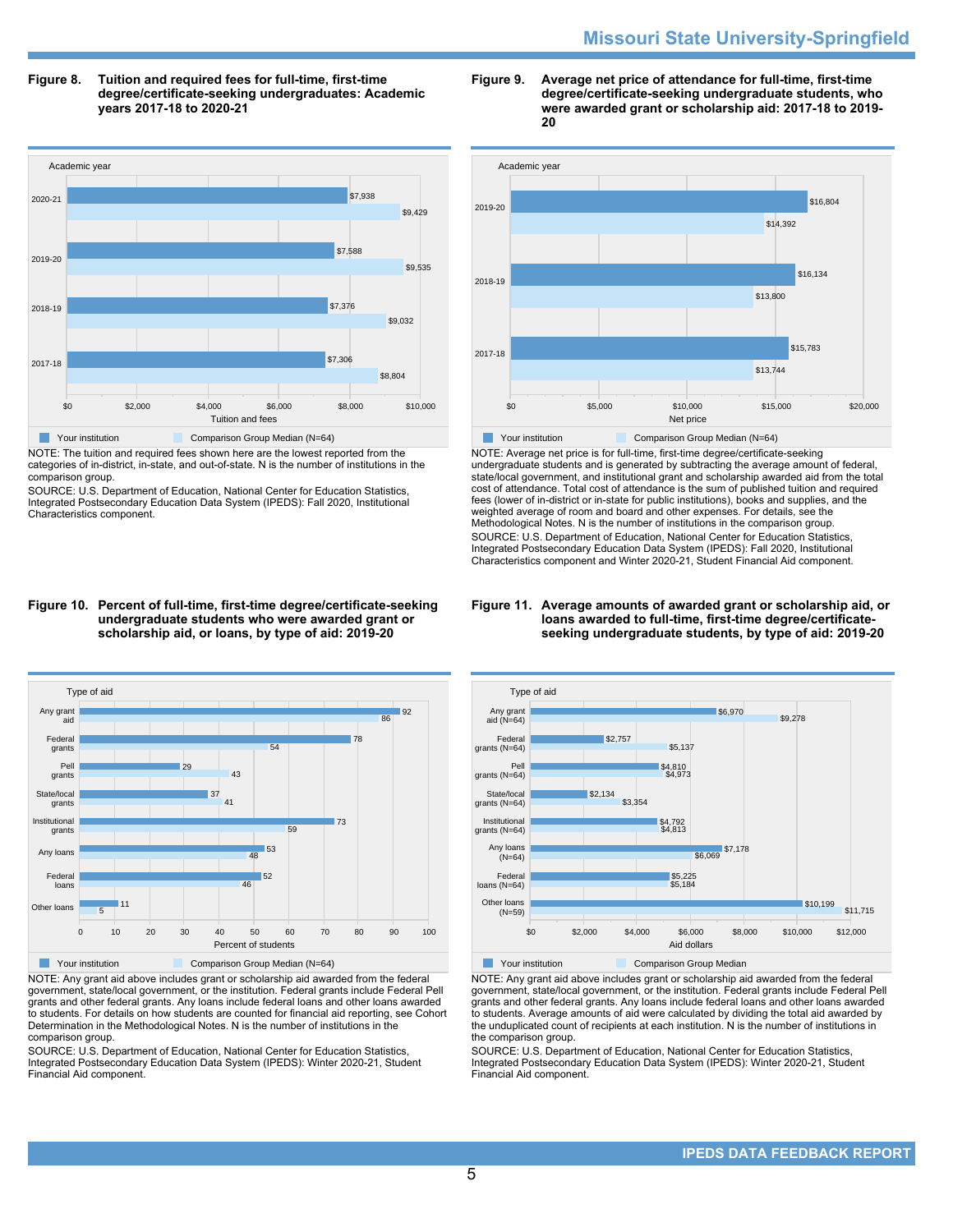**Figure 12. Retention rates of first-time bachelor's degree-seeking students, by attendance status: Fall 2019 cohort**



NOTE: Retention rates are measured from the fall of first enrollment to the following fall. Academic reporting institutions report retention data for the Fall 2019 cohort of students who are still enrolled as of the institution's official fall reporting date or as of October 15, 2020. Program reporters determine the cohort with enrollment any time between August 1 - October 31, 2019 and retention based on August 1, 2020. Four-year institutions report retention rates for students seeking a bachelor's degree. For more details, see the Methodological Notes. N is the number of institutions in the comparison group. SOURCE: U.S. Department of Education, National Center for Education Statistics, Integrated Postsecondary Education Data System (IPEDS): Spring 2021, Fall Enrollment component.





NOTE: Graduation rate cohort includes all full-time, first-time degree/certificate-seeking undergraduate students. Graduation and transfer-out rates are the Student Right-to-Know rates. Only institutions with mission to prepare students to transfer are required to report transfer out. For more details, see the Methodological Notes. N is the number of institutions in the comparison group.

SOURCE: U.S. Department of Education, National Center for Education Statistics, Integrated Postsecondary Education Data System (IPEDS): Winter 2020-21, Graduation Rates component.





**The Comparison Group Median** Comparison Group Median

NOTE: For more information about disaggregation of data by race and ethnicity, see the Methodological Notes. The graduation rates are the Student Right-to-Know (SRK) rates. Median values for the comparison group will not add to 100%. N is the number of institutions in the comparison group.

SOURCE: U.S. Department of Education, National Center for Education Statistics, Integrated Postsecondary Education Data System (IPEDS): Winter 2020-21, Graduation Rates component.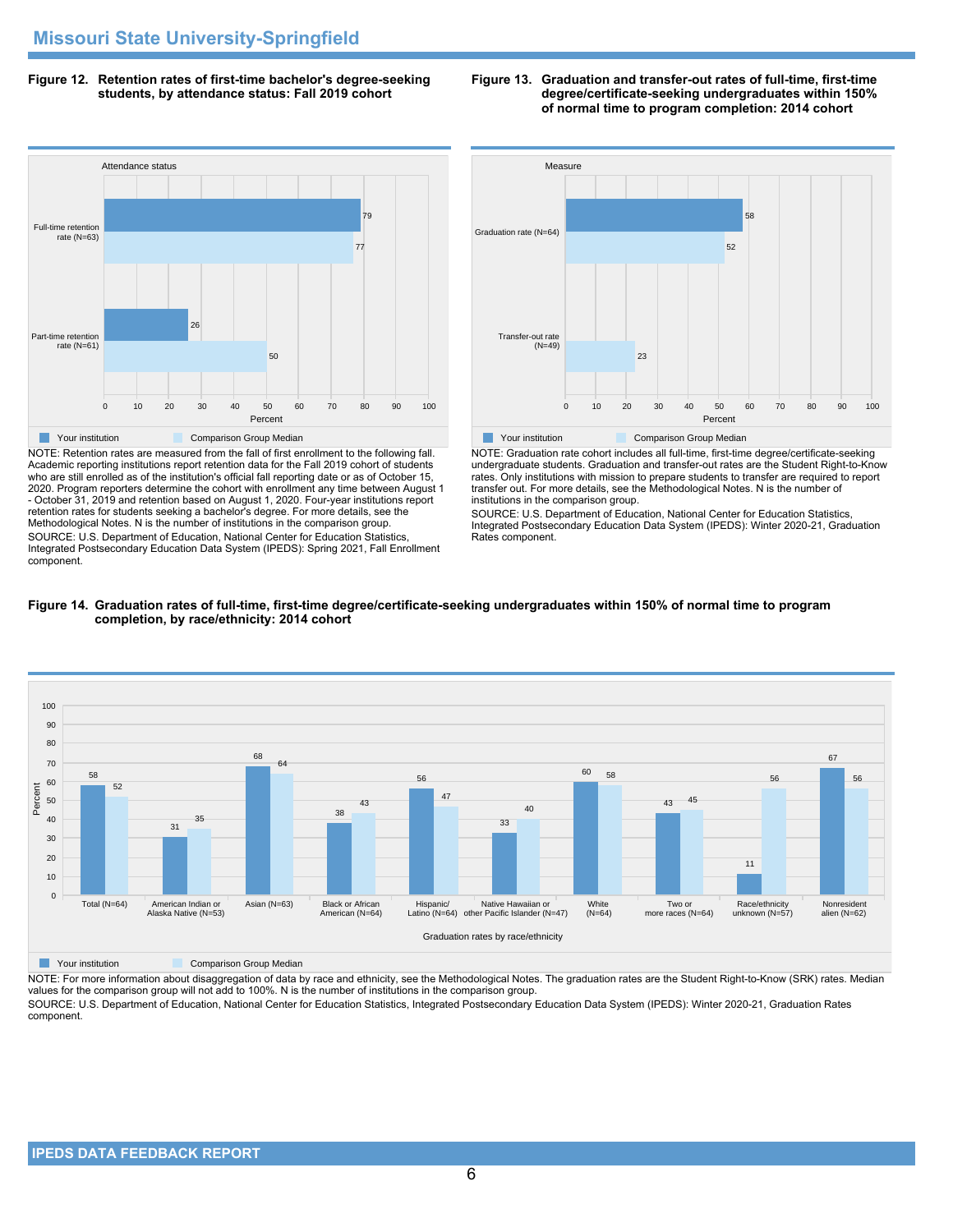**Figure 15. Graduation rates of full-time, first-time degree/certificateseeking undergraduates within 150% of normal time to program completion, by type of aid: 2014 cohort**

**Figure 16. Bachelor's degree graduation rates of full-time, first-time bachelor's degree-seeking undergraduates within 4 years, 6 years, and 8 years: 2012 cohort**



NOTE: Graduation rate cohort includes all full-time, first-time degree/certificate-seeking undergraduate students. Data were collected on those students, who at entry of the cohort, were awarded a Pell Grant and students who were awarded a Subsidized Stafford loan, but did not receive a Pell Grant. Graduation rates are the Student Right-to-Know rates. For more details, see the Methodological Notes. N is the number of institutions in the comparison group.

SOURCE: U.S. Department of Education, National Center for Education Statistics, Integrated Postsecondary Education Data System (IPEDS): Winter 2020-21, Graduation Rates component.



NOTE: The 4-, 6-, and 8-year graduation rates are calculated using the number of students who completed a bachelor's or equivalent degree from a cohort of students who entered the institution seeking a bachelor's or equivalent degree. For details, see the Methodological Notes. N is the number of institutions in the comparison group. Medians are not reported for comparison groups with less than three values.

SOURCE: U.S. Department of Education, National Center for Education Statistics, Integrated Postsecondary Education Data System (IPEDS): Winter 2020-21, 200% Graduation Rates component.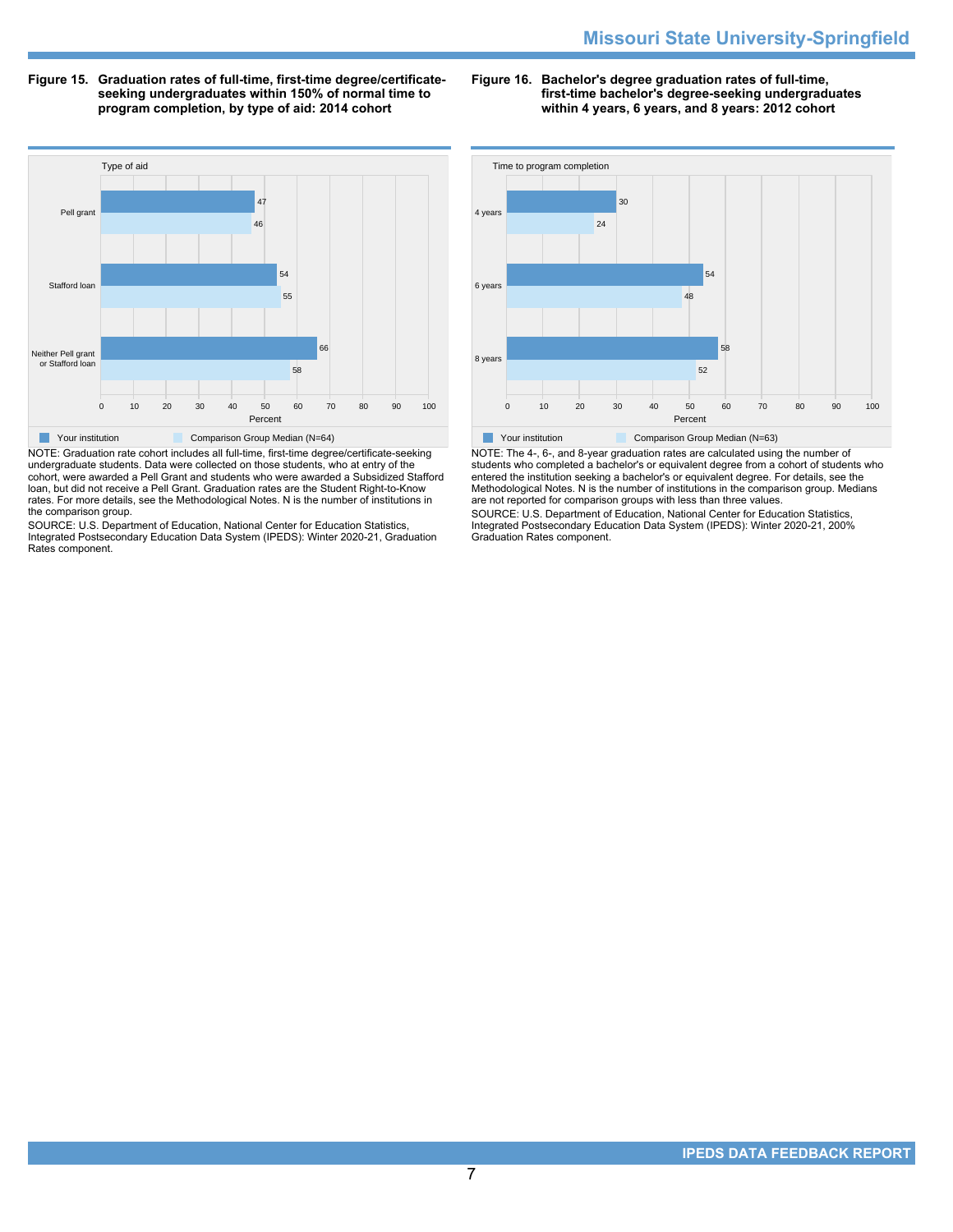# **Missouri State University-Springfield**

#### **Figure 17. Award and enrollment rates of first-time, full-time, degree/certificate-seeking undergraduates after 8 years of entry, by Pell status: 2012-13 cohort**



NOTE: Award measures are based on the highest award received after 8 years of entry and enrollment measures are based on students who did not receive an award after 8 years of entry. Student cohorts (i.e., First-time, full-time; First-time, part-time; Non-first-time, full-time; and Non-first-time, part-time) are degree/certificate-seeking undergraduate students who entered the institution between July 1, 2012-June 30, 2013. Pell recipients are students with demonstrated financial need. For more details, see the Methodological Notes. N is the number of institutions in the comparison group. Medians are not reported for comparison groups with less than three values.

SOURCE: U.S. Department of Education, National Center for Education Statistics, Integrated Postsecondary Education Data System (IPEDS): Winter 2020-21, Outcome Measures component.

#### **Figure 18. Award and enrollment rates of first-time, part-time, degree/certificate-seeking undergraduates after 8 years of entry, by Pell status: 2012-13 cohort**



NOTE: Award measures are based on the highest award received after 8 years of entry and enrollment measures are based on students who did not receive an award after 8 years of entry. Student cohorts (i.e., First-time, full-time; First-time, part-time; Non-first-time, full-time; and Non-first-time, part-time) are degree/certificate-seeking undergraduate students who entered the institution between July 1, 2012-June 30, 2013. Pell recipients are students with demonstrated financial need. For more details, see the Methodological Notes. N is the number of institutions in the comparison group. Medians are not reported for comparison groups with less than three values. SOURCE: U.S. Department of Education, National Center for Education Statistics, Integrated Postsecondary Education Data System (IPEDS): Winter 2020-21, Outcome Measures component.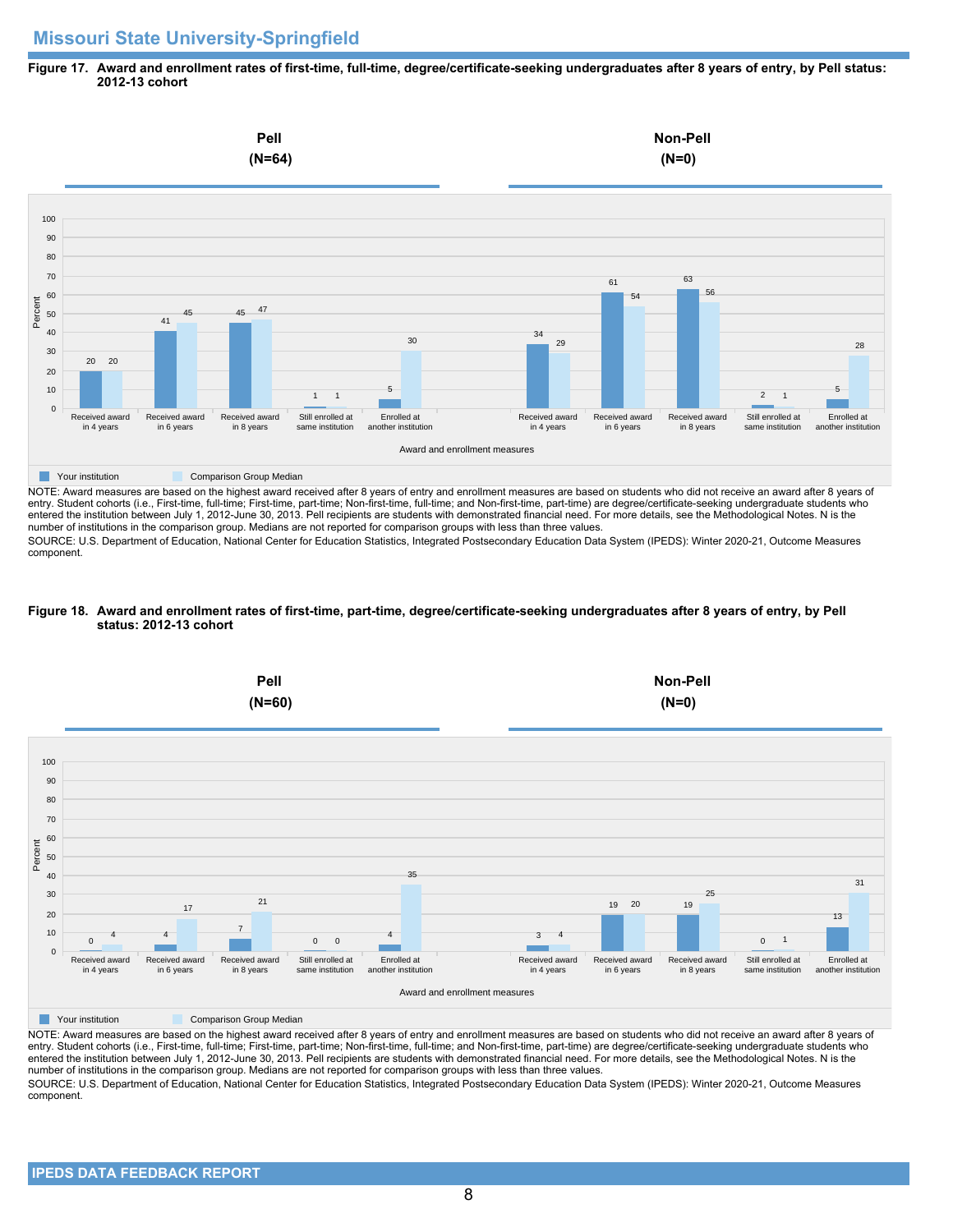#### **Figure 19. Award and enrollment rates of non-first-time, full-time, degree/certificate-seeking undergraduates after 8 years of entry, by Pell status: 2012-13 cohort**



entry. Student cohorts (i.e., First-time, full-time; First-time, part-time; Non-first-time, full-time; and Non-first-time, part-time) are degree/certificate-seeking undergraduate students who entered the institution between July 1, 2012-June 30, 2013. Pell recipients are students with demonstrated financial need. For more details, see the Methodological Notes. N is the number of institutions in the comparison group. Medians are not reported for comparison groups with less than three values.

SOURCE: U.S. Department of Education, National Center for Education Statistics, Integrated Postsecondary Education Data System (IPEDS): Winter 2020-21, Outcome Measures component.

#### **Figure 20. Award and enrollment rates of non-first-time, part-time, degree/certificate-seeking undergraduates after 8 years of entry, by Pell status: 2012-13 cohort**



NOTE: Award measures are based on the highest award received after 8 years of entry and enrollment measures are based on students who did not receive an award after 8 years of entry. Student cohorts (i.e., First-time, full-time; First-time, part-time; Non-first-time, full-time; and Non-first-time, part-time) are degree/certificate-seeking undergraduate students who entered the institution between July 1, 2012-June 30, 2013. Pell recipients are students with demonstrated financial need. For more details, see the Methodological Notes. N is the number of institutions in the comparison group. Medians are not reported for comparison groups with less than three values. SOURCE: U.S. Department of Education, National Center for Education Statistics, Integrated Postsecondary Education Data System (IPEDS): Winter 2020-21, Outcome Measures component.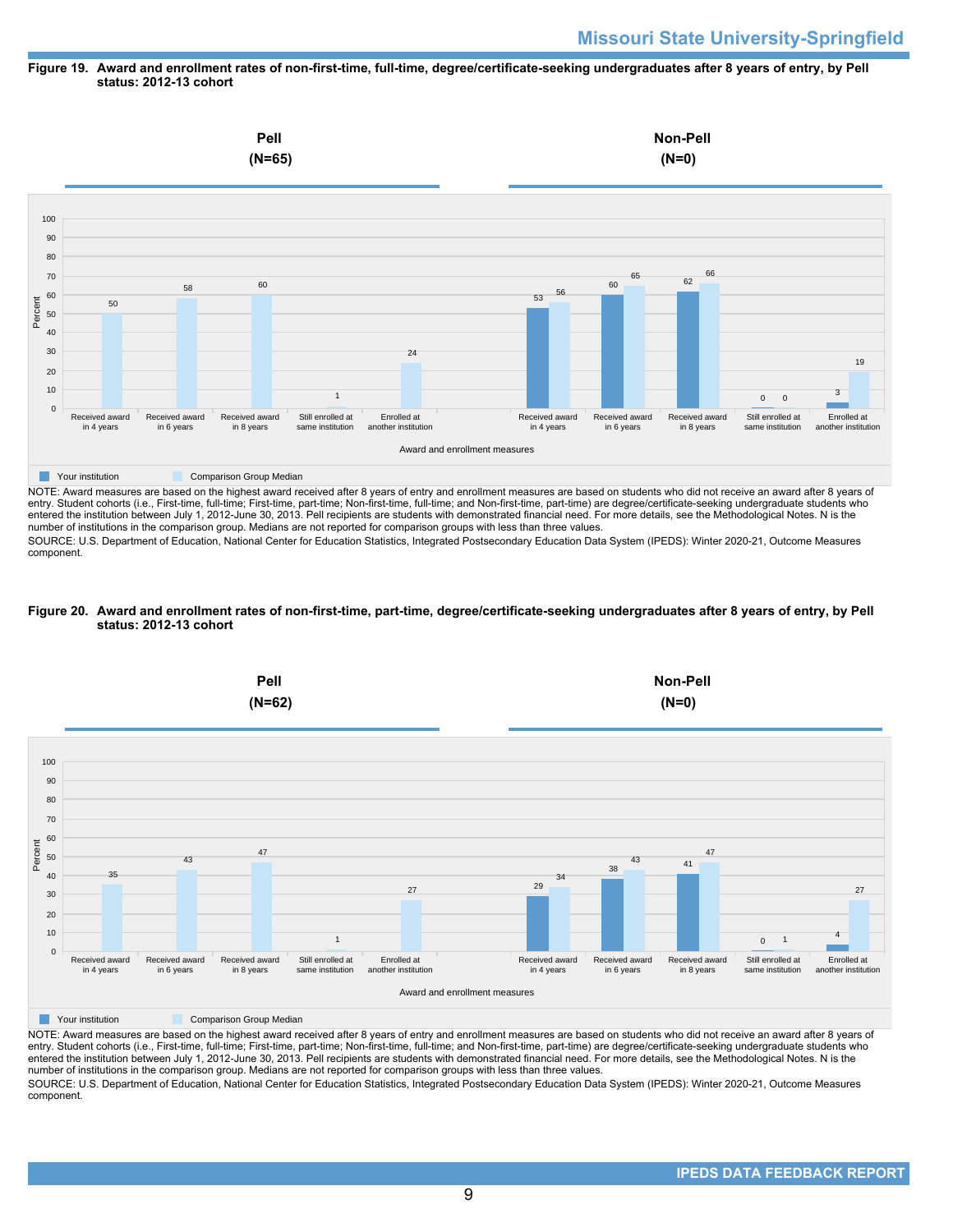**Figure 21. Percent distribution of core revenues, by source: Fiscal year 2020**

#### Revenue source 0 10 20 30 40 50 60 70 80 90 100 Percent of total core revenues Other core revenues Investment return 12 Private gifts, grants, 2<br>and contracts Government grants and contracts Local appropriations **State** appropriations Tuition and fees 9 8  $\frac{1}{20}$  24 0 0 31 23 31 141 **The Comparison Group Median (N=57)** Comparison Group Median (N=57)

NOTE: The comparison group median is based on those members of the comparison group that report finance data using the same accounting standards as the comparison institution. For more information, see the Methodological Notes. N is the number of institutions in the comparison group.

SOURCE: U.S. Department of Education, National Center for Education Statistics, Integrated Postsecondary Education Data System (IPEDS): Spring 2021, Finance component.



NOTE: Expenses per full-time equivalent (FTE) enrollment, particularly instruction, may be inflated because finance data includes all core expenses while FTE reflects credit activity only. For details on calculating FTE enrollment and a detailed definition of core expenses, see the Methodological Notes. N is the number of institutions in the comparison group. SOURCE: U.S. Department of Education, National Center for Education Statistics, Integrated Postsecondary Education Data System (IPEDS): Fall 2020, 12-month Enrollment component and Spring 2021, Finance component.

# **Figure 23. Full-time equivalent staff, by occupational category: Fall 2020**



**The Comparison Group Median (N=65)** Comparison Group Median (N=65)

NOTE: Graduate assistants are not included. For calculation details, see the Methodological Notes. N is the number of institutions in the comparison group. SOURCE: U.S. Department of Education, National Center for Education Statistics, Integrated Postsecondary Education Data System (IPEDS): Spring 2021, Human Resources component.

**Figure 22. Core expenses per FTE enrollment, by function: Fiscal year 2020**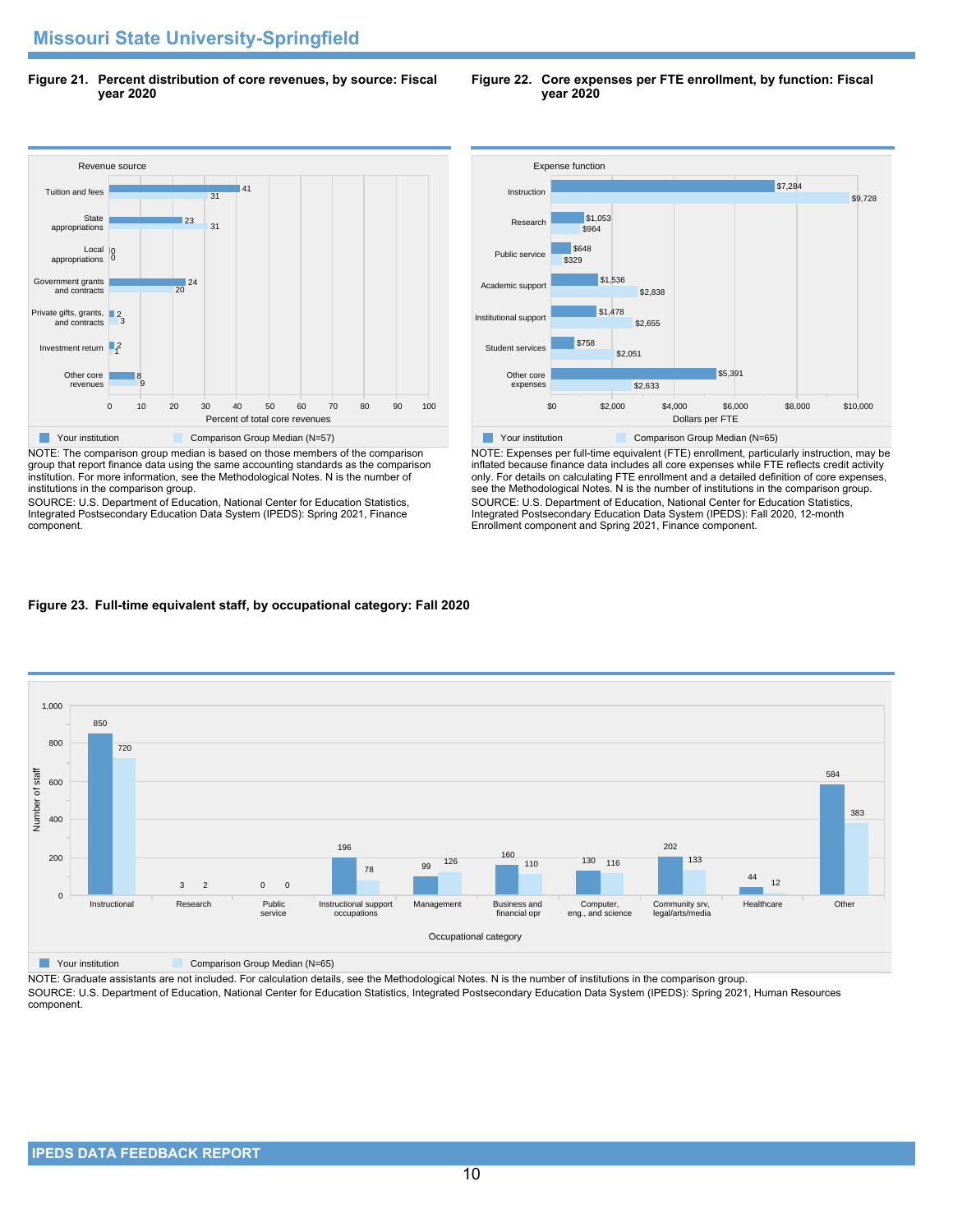#### **Figure 24. Average salaries of full-time instructional non-medical staff equated to 9-months worked, by academic rank: Academic year 2020-21**

**Figure 25. Percent distribution of library collection, by material type: Fiscal Year 2020**



NOTE: See Methodology Notes for more details on average salary. N is the number of institutions in the comparison group.

SOURCE: U.S. Department of Education, National Center for Education Statistics, Integrated Postsecondary Education Data System (IPEDS): Spring 2021, Human Resources component.



NOTE: N is the number of institutions in the comparison group. SOURCE: U.S. Department of Education, National Center for Education Statistics, Integrated Postsecondary Education Data System (IPEDS): Spring 2021, Academic Libraries component.

## **Figure 26. Percent distribution of library expenses, by function: Fiscal Year 2020**



NOTE: N is the number of institutions in the comparison group.

SOURCE: U.S. Department of Education, National Center for Education Statistics, Integrated Postsecondary Education Data System (IPEDS): Spring 2021, Academic Libraries component.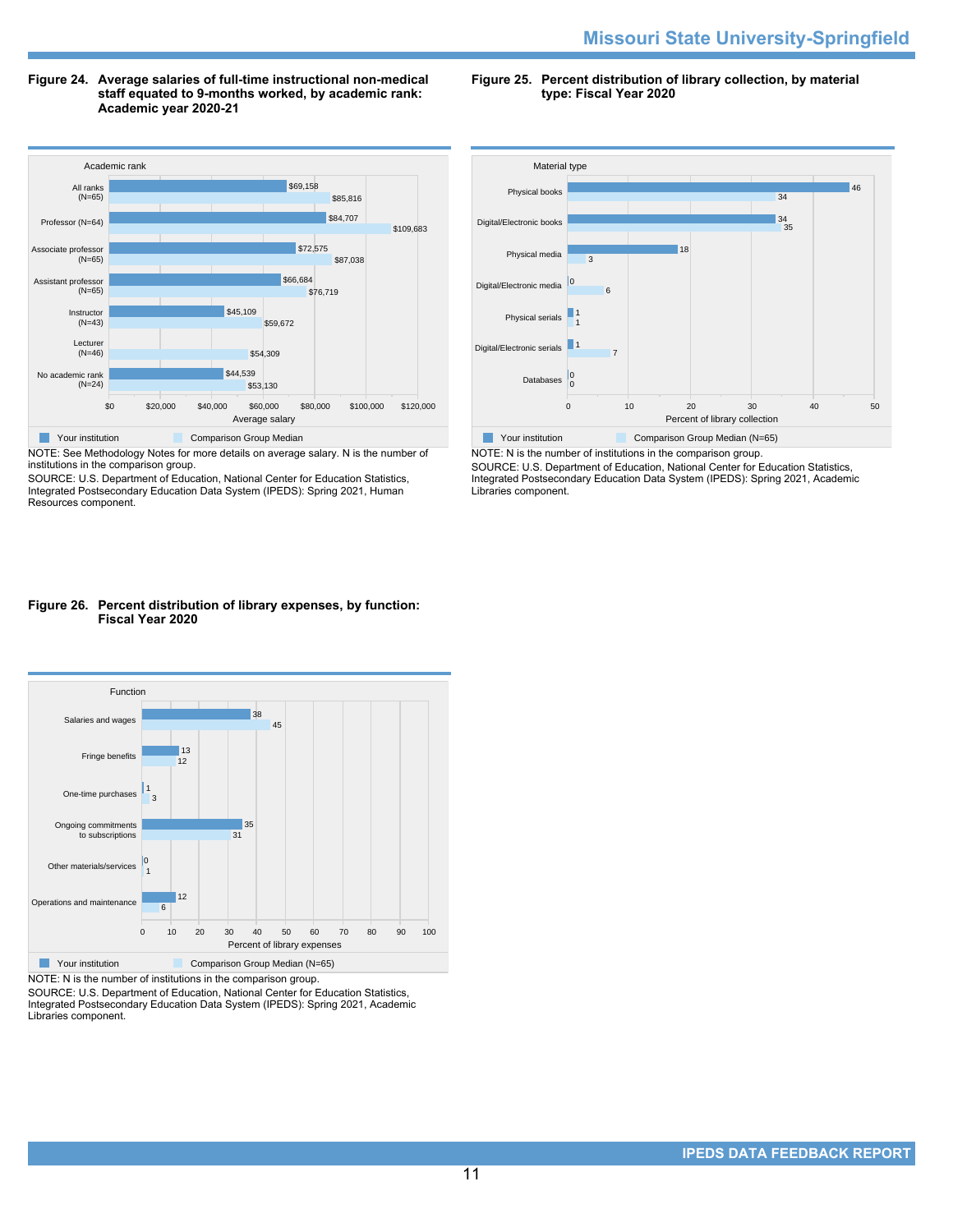# **METHODOLOGICAL NOTES**

## **Overview**

This report is based on data supplied by institutions to IPEDS during 2020-21 data collection year. Response rates exceeded 99% for most surveys. IPEDS data release memos at <https://nces.ed.gov/ipeds/use-the-data/survey-components> provide an overview of the number of institutions responding to the survey components. Furthermore, data used in this report are provisional level and may be revised for a limited time through the IPEDS Prior Year Revision system.

## **Use of Median Values for Comparison Group**

This report compares your institution's data to the median value for the comparison group for each indicator shown in the figure. If more than one indicator is present in a figure, the median values are determined separately for each indicator. Medians are not displayed for comparison groups with fewer than three values. Where percentage distributions are presented, median values may not add to 100%. To access all the data used to create the figures included in this report, go to 'Use the Data' portal on the IPEDS website at this provided link (<https://nces.ed.gov/ipeds>).

## **Missing Indicators**

If a indicator is not reported for your institution, the omission indicates that the indicator is not relevant to your institution and the data were not collected. Not all notes may be applicable to your report.

#### **Use of Imputed Data**

All IPEDS data are subject to imputation for total (institutional) and partial (item) nonresponse. If necessary, imputed values were used to prepare your report.

#### **Data Confidentiality**

IPEDS data are not collected under a pledge of confidentiality.

# **Disaggregation of Data by Race/Ethnicity**

When applicable, some indicators are disaggregated by race/ethnicity. Data disaggregated by race/ethnicity have been reported using the 1997 Office of Management and Budget categories. Detailed information about the race/ethnicity categories can be found at <https://nces.ed.gov/ipeds/Section/Resources>.

# **Cohort Determination for Reporting Student Financial Aid, Graduation Rates, and Outcome Measures**

Student cohorts for reporting Student Financial Aid and Graduation Rates data are based on the reporting type of the institution. For institutions that report based on an academic year (those operating on standard academic terms), student counts and cohorts are based on fall term data. Student counts and cohorts for program reporters (those that do not operate on standard academic terms) are based on unduplicated counts of students enrolled during a full 12-month period.

Student cohorts for reporting Outcome Measures are based on a full-year cohort from July 1-June 30 for all degree-granting institutions.

# **DESCRIPTION OF INDICATORS USED IN THE FIGURES**

### **Admissions (only for non-open-admissions schools)**

#### *Admissions and Test Score Data*

Admissions and test score data are presented only for institutions that do not have an open admission policy, and apply to first-time, degree/certificate-seeking undergraduate students only. Applicants include only those students who fulfilled all requirements for consideration for admission and who were notified of one of the following actions: admission, non-admission, placement on a wait list, or application withdrawn (by applicant or institution). Admitted applicants (admissions) include wait-listed students who were subsequently offered admission. Early decision, early action, and students who began studies during the summer prior to the fall reporting period are included. For customized Data Feedback Reports, test scores are presented only if scores are required for admission.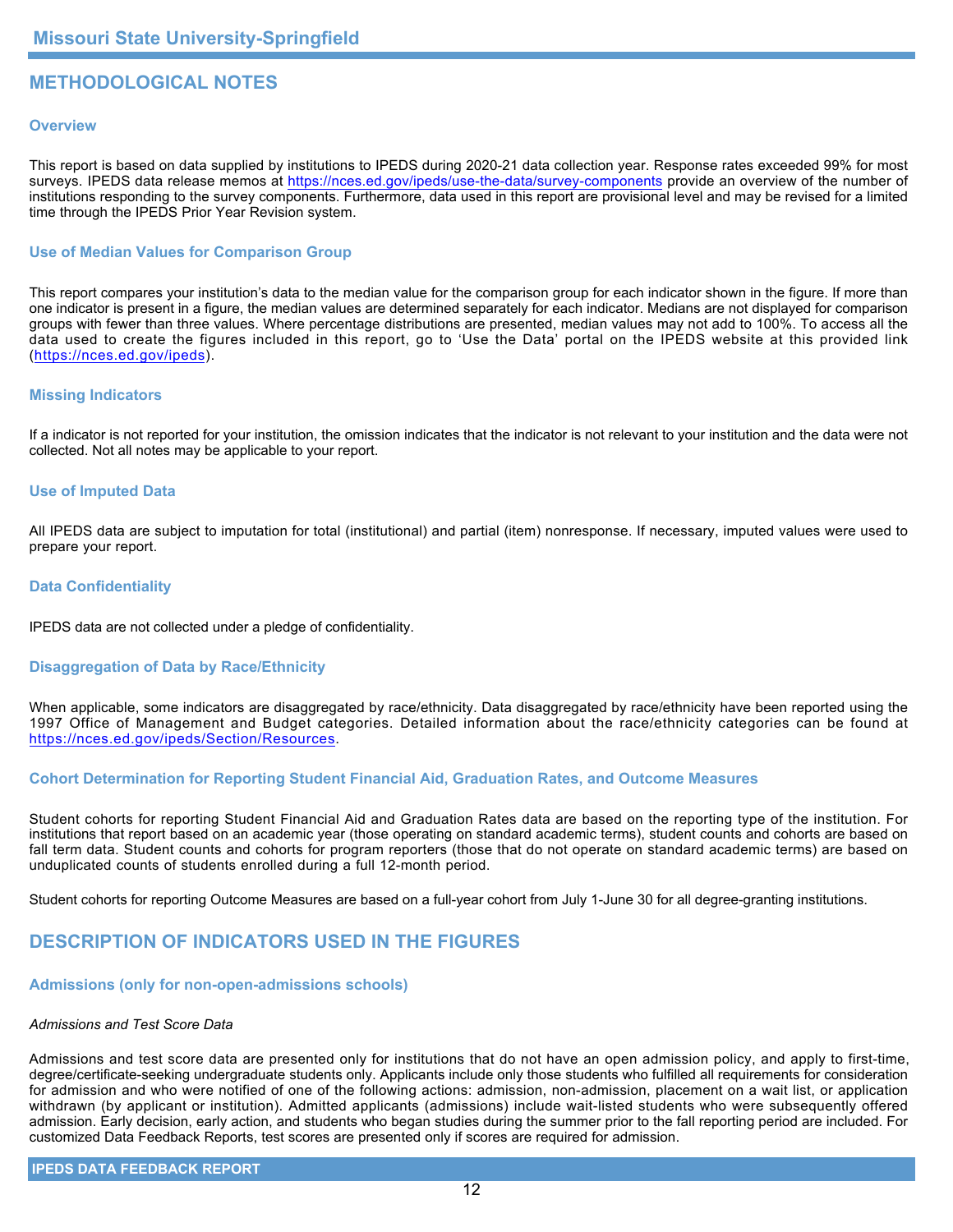## **Student Enrollment**

#### *Enrollment Counts*

12-month Enrollment captures a cumulative unduplicated headcount of enrollment over the full 12-month period beginning July 1 and ending June 30. In contrast, Fall Enrollment captures number of students enrolled on a particular date in the fall. Fall enrollment is often referred to as a "snapshot" of an institution's enrollment at a specific time.

## *FTE Enrollment*

The full-time equivalent (FTE) enrollment used in this report is the sum of the institution's FTE undergraduate enrollment and FTE graduate enrollment (as calculated from or reported on the 12-month Enrollment component). Undergraduate and graduate FTE are estimated using 12-month instructional activity (credit and/or contact hours). See "Calculation of FTE Students (using instructional activity)" in the IPEDS Glossary at <https://surveys.nces.ed.gov/ipeds/VisGlossaryAll.aspx>.

## **Completions**

#### *Completions and Completers*

Completions collects data on undergraduate and graduate completions and completers in a 12-month period. Completions are the counts of postsecondary awards granted where each award reported once but multiple awards may be reported for one recipient. Completers are the counts of students granted postsecondary awards. The count of completers is collected in two ways. The first way counts all completers, while the second way counts completers by award level (e.g., number of associate's completers, number of bachelor's completers).

# **Student Financial Aid**

#### *Financial Aid Recipients and Amounts*

Student Financial Aid collects the counts of undergraduate students awarded different types of financial aid and the total amounts of aid awarded. The average dollar amount of aid awarded is then calculated. In addition, Student Financial Aid collects counts of full-time, first-time undergraduate student awarded aid and amounts of aid, and counts and disbursed amounts for undergraduate and graduate students receiving military education benefits.

#### **Charges and Average Net Price**

#### *Average Institutional Net Price*

IPEDS collects data to calculate average net price at each institution for two groups of undergraduate students: those awarded grant and scholarship aid and those awarded Title IV federal aid.

Average net price is calculated for full-time, first-time degree/certificate-seeking undergraduates who were awarded grant or scholarship aid from the federal government, state/local government, or the institution anytime during the academic year. For public institutions, this includes only students who paid the in-state or in-district tuition rate. Other sources of grant aid are excluded. Average net price is generated by subtracting the average amount of federal, state/local government, and institutional grant and scholarship aid from the total cost of attendance. Total cost of attendance is the sum of published tuition and required fees (lower of in-district or in-state for public institutions), books and supplies, and the weighted average of room and board, and other expenses.

For the purpose of the IPEDS reporting, aid awarded refers to financial aid that was awarded to, and accepted by, a student. This amount may differ from the aid amount that is disbursed to a student.

#### **Retention, Graduation Rates, and Outcome Measures**

#### *Retention Rates*

Retention rates are measures of the rate at which students persist in their educational program at an institution, expressed as a percentage. For four-year institutions, this is the percentage of first-time bachelors (or equivalent) degree-seeking undergraduates from the previous fall who are again enrolled in the current fall. For all other institutions this is the percentage of first-time degree/certificate-seeking students from the previous fall who either re-enrolled or successfully completed their program by the current fall. The full-time retention rate is calculated using the percentage of full-time, first-time degree/certificate-seeking undergraduates, while the part-time rate is calculated using the percentage of part-time, first-time degree/certificate-seeking undergraduates.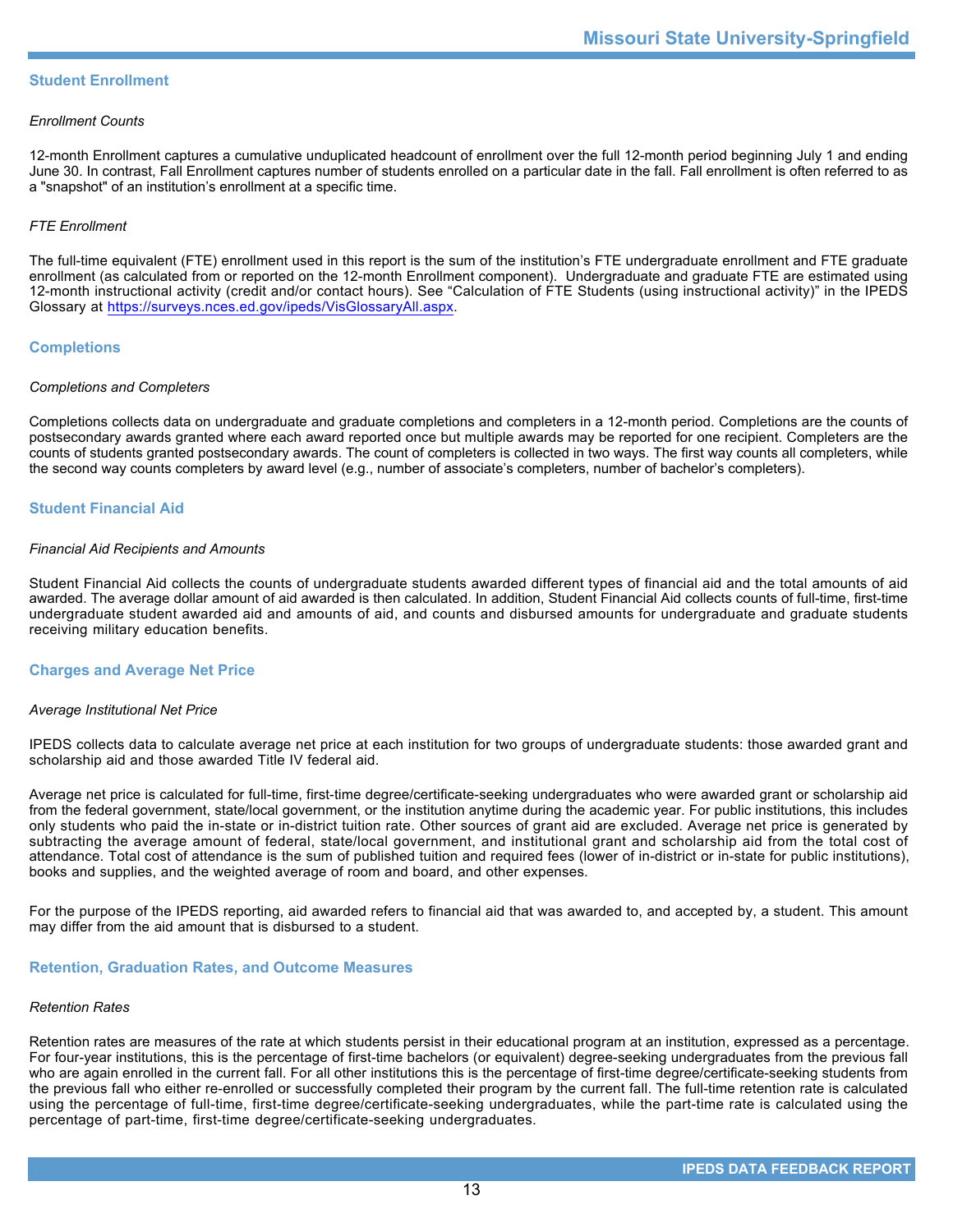## *Graduation Rates and Transfer-out Rate*

Graduation rates are those developed to satisfy the requirements of the Student Right-to-Know Act and Higher Education Act, as amended, and are defined as the total number of individuals from a given cohort of full-time, first-time degree/certificate-seeking undergraduates who completed a degree or certificate within a given percent of normal time to complete all requirements of the degree or certificate program; divided by the total number of students in the cohort of full-time, first-time degree/certificate-seeking undergraduates minus any allowable exclusions. Institutions are permitted to exclude from the cohort students who died or were totally and permanently disabled; those who left school to serve in the armed forces or were called up to active duty; those who left to serve with a foreign aid service of the federal government, such as the Peace Corps; and those who left to serve on an official church mission.

A further extension of the traditional Graduation Rates (GR) component which carries forward 100% and 150% graduation rates data previously reported in the GR component is the Graduation Rates 200% (GR200) component, which requests information on any additional completers and exclusions from the cohort between 151% and 200% normal time for students to complete all requirements of their program of study.

Transfer-out rate is the total number of students from the cohort who are known to have transferred out of the reporting institution (without earning a degree/award) and subsequently re-enrolled at another institution within the same time period; divided by the same adjusted cohort (initial cohort minus allowable exclusions) as described above. Only institutions with a mission that includes providing substantial preparation for students to enroll in another eligible institution are required to report transfers out.

#### *Outcome Measures Data*

Alternative measures of student success are reported by degree-granting institutions to describe the outcomes of four degree/certificateseeking undergraduate student groups: First-time, full-time (FTFT); First-time, part-time (FTPT); Non-first-time, full-time entering (NFTFT); and Non-first-time, part-time entering (NFTPT). Additionally, each of the four cohorts collects data on two subcohorts: Pell grant recipients and non -Pell grant recipients. These measures provide the 4-year, 6-year, and 8-year award rates (or completions rates) after entering an institution. NCES calculates award rates by dividing a cohort's or subcohort's adjusted cohort into the number of total awards at 4-year, 6-year, and 8year status points.

The initial cohort can be revised and take allowable exclusions resulting in an adjusted cohort. Institutions are permitted to exclude from the initial cohort students who died or were totally and permanently disabled; those who left school to serve in the armed forces or were called up to active duty; those who left to serve with a foreign aid service of the federal government, such as the Peace Corps; and those who left to serve on an official church mission.

The highest award and the type of award (i.e., certificate, Associate's, or Bachelor's) are reported at each status point. For students who did not earn an undergraduate award after 8-years of entry, the enrollment statuses are reported as either still enrolled at the institution, or subsequently transferred out of the institution. Unlike the Graduation Rates data, all institutions must report on a full-year cohort (students entering July 1 of one year to June 30 to the next) and on their transfer out students, regardless if the institution has a mission that provides substantial transfer preparation.

#### **Finance**

#### *Core Revenues*

Core revenues for public institutions reporting under GASB standards include tuition and fees; government (federal, state, and local) appropriations and operating and nonoperating grants/contracts; private gifts, grants, and contracts (private operating grants/contracts plus gifts and contributions from affiliated entities); sales and services of educational activities; investment income; other operating and nonoperating sources; and other revenues and additions (capital appropriations and grants and additions to permanent endowments). "Other core revenues" include federal appropriations, sales and services of educational activities, other operating and nonoperating sources, and other revenues and additions.

Core revenues for private, not-for-profit institutions (and a small number of public institutions) reporting under FASB standards include tuition and fees; government (federal, state, and local) appropriations and grants/contracts; private gifts, grants and contracts (including contributions from affiliated entities); investment return; sales and services of educational activities; and other sources (a generated category of total revenues minus the sum of core and noncore categories on the Finance component). "Other core revenues" include government (federal, state, and local) appropriations, sales and services of educational activities, and other sources.

Core revenues for private, for-profit institutions reporting under FASB standards include tuition and fees; government (federal, state, and local) appropriations and grants/contracts; private grants/ contracts; investment income; sales and services of educational activities; and other sources (a generated category of total revenues minus the sum of core and noncore categories on the Finance component). "Other core revenues" include government (federal, state, and local) appropriations and other sources.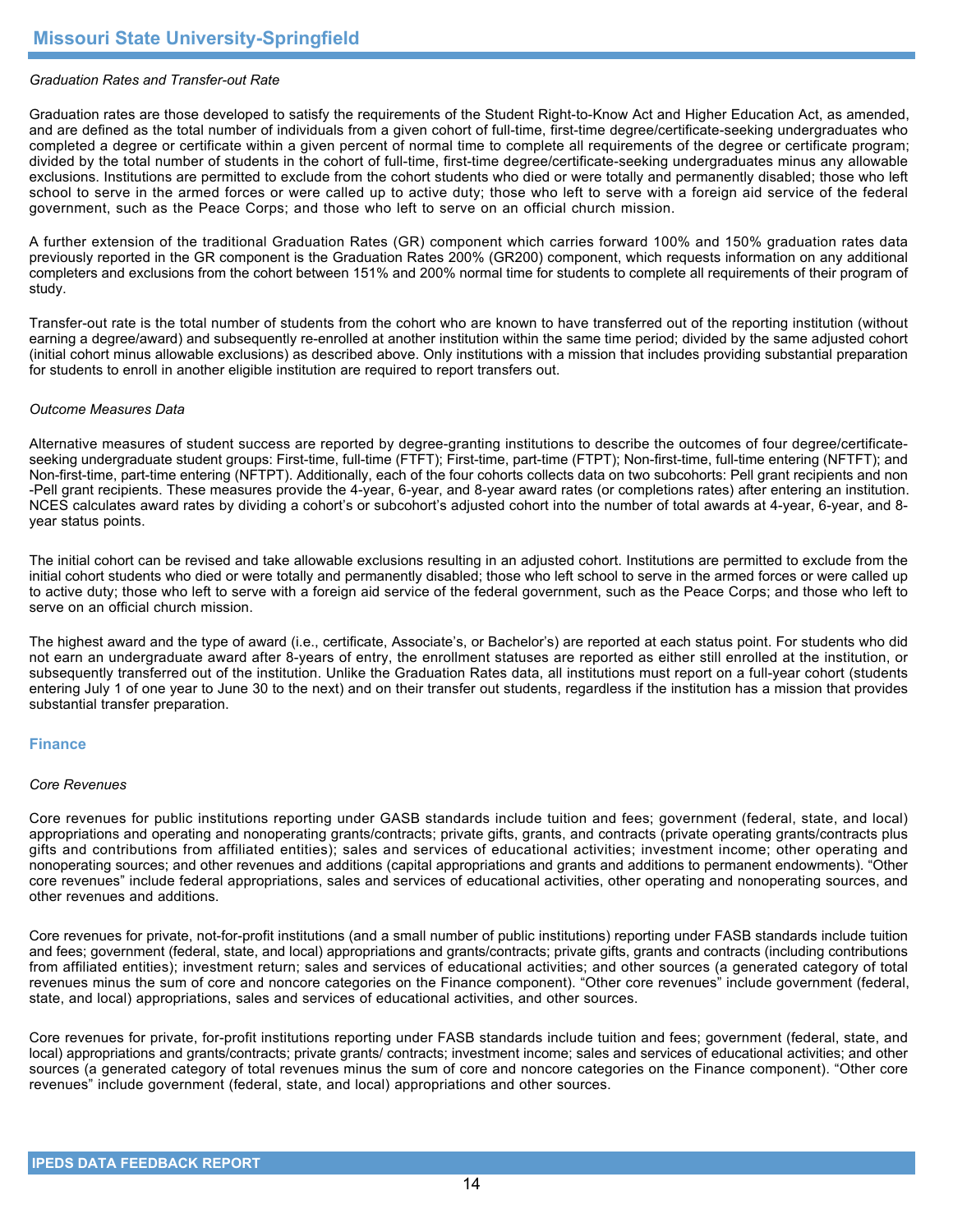At degree-granting institutions, core revenues exclude revenues from auxiliary enterprises (e.g., bookstores and dormitories), hospitals, and independent operations. Non-degree-granting institutions do no report revenue from auxiliary enterprises in a separate category, and thus may include these amounts in the core revenues from other sources.

## *Core Expenses*

Core expenses include expenses for instruction, research, public service, academic support, student services, institutional support, scholarships and fellowships (GASB) or net grant aid to students (FASB) and other expenses. Core expenses exclude expenses for auxiliary enterprises, hospitals, and independent operations. "Other core expenses" is the sum of grant aid/scholarships and fellowships and other expenses.

#### *Endowment Assets*

Endowment assets, for public institutions under GASB standards, and private, not-for-profit institutions under FASB standards, include gross investments of endowment funds, term endowment funds, and funds functioning as endowment for the institution and any of its foundations and other affiliated organizations. Private, for-profit institutions under FASB do not hold or report endowment assets.

## *Salaries and Wages*

Salaries and wages for public institutions under GASB standards and private (not-for-profit and for-profit) institutions under FASB standards, include amounts paid as compensation for services to all employees regardless of the duration of service, and amounts made to or on behalf of an individual over and above that received in the form of a salary or wage.

# **Staff**

## *FTE Staff*

The full-time-equivalent (FTE) by occupational category is calculated by summing the total number of full-time staff and adding one-third of the total number of part-time staff. Occupational categories include instructional staff, research staff, public service staff, instructional support staff, management staff, and other occupations. Instructional staff are primarily engaged in teaching and do a combination of teaching, research, and/or public service. Research staff are staff whose primary function is research while public service staff are staff whose primary function is public service. Instructional support occupations include archivists, curators, and museum technicians; librarians and media collections specialists; librarian technicians; student and academic affairs and other education services occupations. Other staff include staff in service occupations; sales and related occupations; office and administrative support occupations; natural resources, construction, and maintenance occupations; production, transportation and material moving occupations; and military specific occupations. Graduate assistants are not included.

#### *Equated Instructional Non-Medical Staff Salaries*

Institutions reported the number of full-time nonmedical instructional staff and their salary outlays by academic rank, gender, and the number of months worked (9-, 10-, 11-, and 12-months). Salary outlays for staff who worked 10-, 11-, and 12-months were equated to 9-months of work by multiplying the outlays reported for 10-months by 0.90, the outlays reported for 11 months by 0.818, and the outlays reported for 12 months by 0.75. The equated 10-, 11-, and 12-outlays were then added to the outlays for instructional staff that worked 9-months to generate a total 9-month equated salary outlay. The total 9-month equated outlay was then divided by total number of instructional non-medical staff to determine an equated 9-month average salary. This calculation was done for each academic rank. Salary outlays were not reported for staff that work less than 9-months and were excluded.

#### *Student-to-Faculty Ratio*

Institutions can provide their institution's student-to-faculty ratio (i.e., student-to-instructional staff) for undergraduate programs or follow the NCES guidance in calculating their student-to-faculty ratio, which is as follows: the number of FTE students (using Fall Enrollment survey data) divided by total FTE instructional staff (using the total Primarily instruction + Instruction/research/public service staff reported in Human Resources component and adding any not primarily instructional staff that are teaching a credit course). For this calculation, FTE for students is equal to the number of the full-time students plus one-third the number of part-time students; FTE for instructional staff is similarly calculated. Students in "stand-alone" graduate or professional programs (such as, medicine, law, veterinary, dentistry, social work, or public health) and instructional staff teaching in these programs are excluded from the FTE calculations.